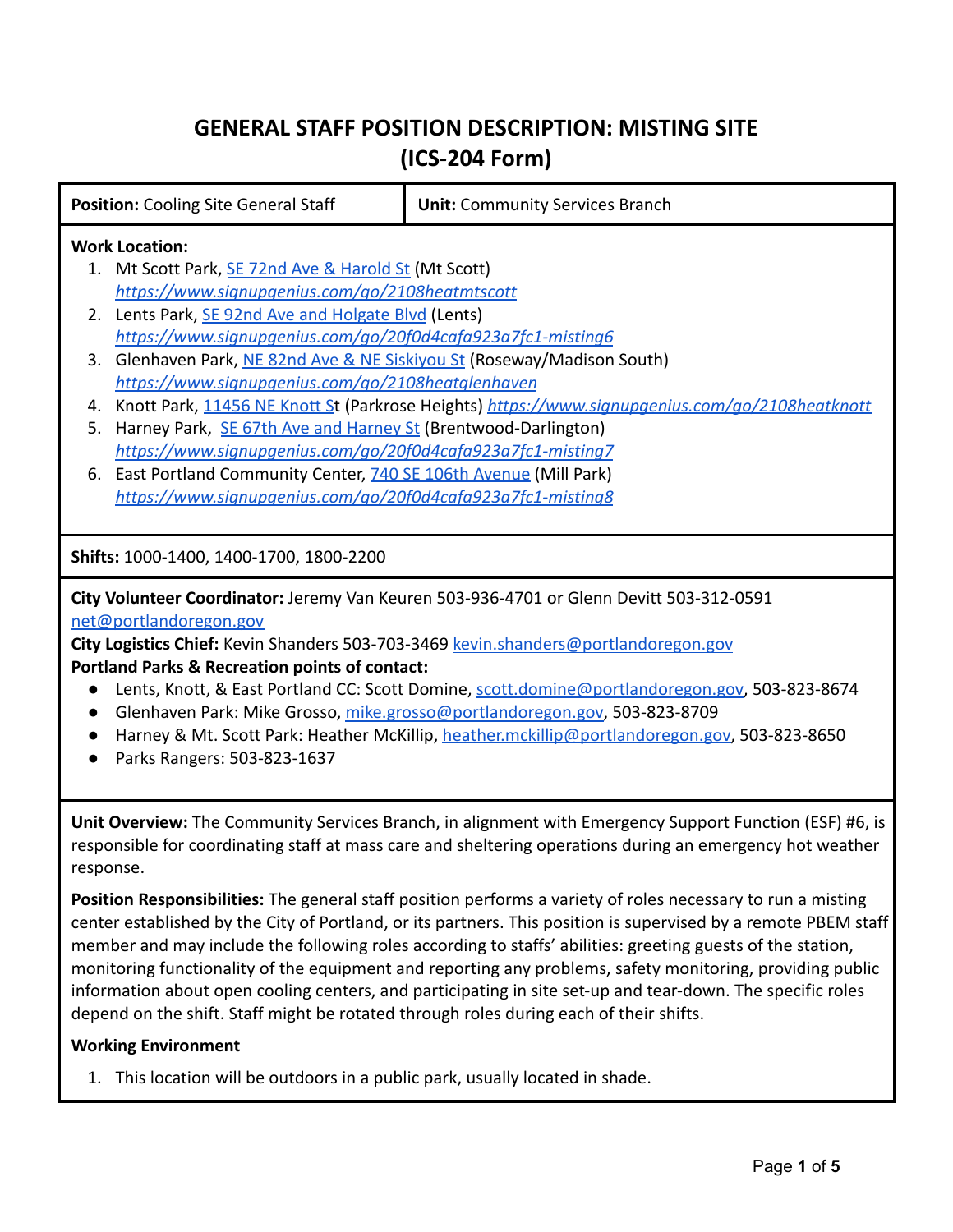- 2. Physical distancing, maintaining 6 feet of separation from others, should be practiced among both guests and staff.
- 3. At outdoor facilities operated by the City of Portland, staff are required to wear appropriate facial coverings at all times to reduce the risk of COVID-19 transmission, regardless of the staff's vaccination status.
- 4. To limit the spread of COVID-19 and its variants, it will be suggested that all guests wear masks when not in the stream of mist. However this might not be possible for some guests due to other medical conditions.
- 5. We will not check the vaccine status of anyone at the misting site, either guest or volunteer.
- 6. Guests at outdoor misting sites will not have undergone a "Wellness Check" or symptom screening. Guests and staff should follow appropriate precautions, consistent with public health recommendations for all people during the COVID-19 pandemic.
- 7. PBEM will make every attempt to ensure misting stations are staffed sufficiently to appropriately handle the facility capacity. If you feel that staffing levels are not appropriate to maintain operations notify the PBEM Point of Contact immediately. The facility should not be left unattended if at all possible, to discourage damage or theft of equipment.
- 8. Assignment may include bending, walking, standing for extended periods, and carrying less than 20 pounds (hose, spraying equipment, shade canopy, etc.).
- 9. Guests might have chronic illnesses and/or injuries.
- 10. Some guests may be experiencing ongoing mental health or substance use challenges. This may be a cause of distress for them. Please read the SAFETY MESSAGE below for guidance in this topic.
- 11. Pets may be present (potential allergens, fleas).
- 12. Street noise and the noise caused by outdoor park maintenance equipment is something to consider when speaking with guests. Be aware that loud discussion can escalate situations because of the need to talk over the sound.
	- a. Staff can also carry a notebook, in case written communication is needed with other staff and guests.
- 13. Meals, snacks, and beverages will not be provided at the site. Bottled water will be provided if feasible.

# **Ethics & Philosophy**

- 1. Be patient, kind, and a good listener.
- 2. Practice compassion, acceptance, and mutual respect.
- 3. Create welcoming spaces and interrupt oppression.
	- a. Ensure the identity of the individual has no effect on the services we provide
- 4. Use supportive, person-first language and body language. Please be mindful of how your behavior can escalate or de-escalate any situation. Individuals visiting the site should be referred to as **Guests**.
- 5. Carry out the Vision, Mission, Values and Goals of the City of Portland View [graphic](https://www.portlandoregon.gov/bhr/article/765248) or [text.](https://www.portlandoregon.gov/bhr/article/765355)
- 6. Utilize the Racial and Equity Toolkit (RET) when planning, developing or evaluating a policy, program or decision - More informatio[n](https://static1.squarespace.com/static/566631e8c21b864679fff4de/t/580fd47af5e231fb340423ec/1477432443385/Racial_Equity_Lens.pdf) [here](https://www.portland.gov/parks/equity-inclusion#toc-equity-lens-and-racial-equity-toolkit-ret-).

# **Qualifications**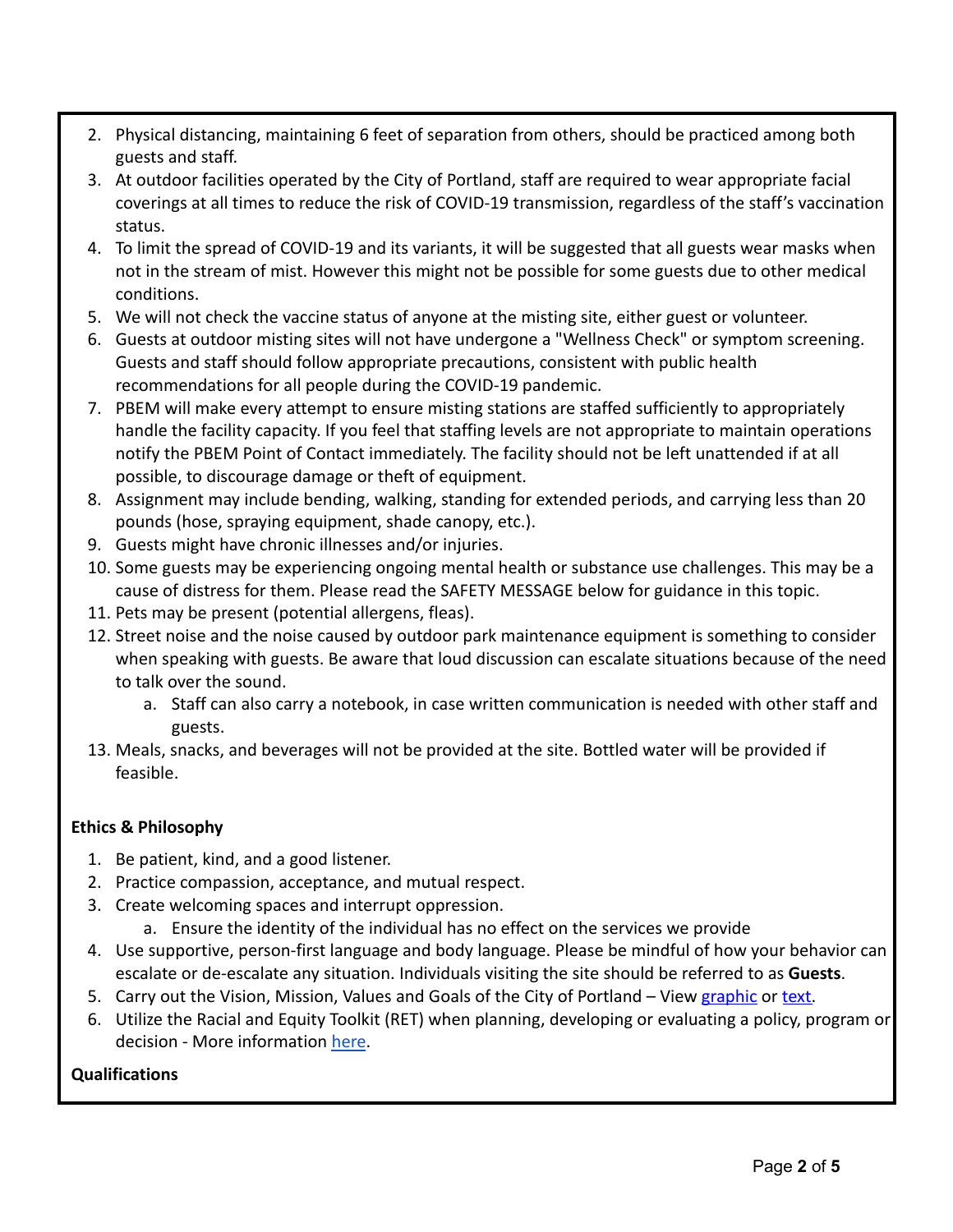- 1. Preference for background working with individuals who are unhoused, in crisis, living with mental health and/or substance use challenges
- 2. Per CDC guidelines, preference that staff be under 65 and without medical conditions that cause increased vulnerability for severe COVID-19 disease
- 3. Preference for experience working in sheltering environments
- 4. Preference for training in Mental Health First Aid, de-escalation, conflict management, mediation, and basic first aid
- 5. Viewing of the *[Working at Severe Weather Shelters](https://portlandnet.tumblr.com/post/182585933365/training-video-for-helping-at-overnight-warming)* training video.
- 6. The capability to arrange safe travel to and from the facility.
- 7. Familiarity with 2-1-1 Info (211 [website here\)](https://www.211info.org/)

## **Safety Message**

- 1. The State of Oregon provides detailed Statewide Mask, [Face Shield, Face Covering Guidanc](https://www.oregon.gov/olcc/docs/covid19/OHA_Statewide_FaceCoveringGuidance_072420.pdf)e. Face coverings are strongly recommended in most Oregon counties for everyone 5 and older, in all indoor public spaces and **also outdoors when you cannot keep 6 feet from others**. The state's guidance acknowledges that some people can request an accommodation due to health conditions, age, or differential ability.
- 2. Events that may lead to conflict:
	- a. Any loud or escalating noise inside or around the site
	- b. Touching a guest or a guest's items without permission NEVER attempt to restrain or physically engage with a guest
	- c. Surprising a guest from behind
- 3. This population can encounter significant health issues. Volunteers should bring concerns about an individuals' health or injuries to the Parks Point of Contact (POC). If they are not onsite and it is an emergency, contact 911.
- 4. If any emergency occurs, contact 911 as appropriate, and notify the POC.
	- a. Guide responders into the space to patient.
	- b. Document your observations and role related to the incident.
- 5. Oregon OSHA has a [temporary rule in place](https://osha.oregon.gov/OSHAPubs/factsheets/fs85.pdf) for people working outdoors in high heat (beginning above 80 degrees Fahrenheit).
	- a. Please review this [OR-OSHA Heat Stress Prevention](https://osha.oregon.gov/media/videos-online/Pages/heat-stress-prevention.aspx) Video before your shift.
	- b. The coordinating agency will provide misting site staff with accommodation in alignment with the OSHA requirements
- 6. Oregon OSHA also has a [temporary rule in place](https://osha.oregon.gov/rules/advisory/smoke/Documents/SummaryTempWildfireSmoke20210802.pdf) for people working outdoors in unhealthy air caused by wildfire smoke (beginning above [100 AQI](https://fire.airnow.gov/#)).
	- a. Please review this [OR-OSHA Wildfire Smoke Online Course](https://osha.oregon.gov/edu/courses/Pages/wildfire-smoke-online-course.aspx) before your shift.
	- b. The coordinating agency will provide misting site staff with accommodation in alignment with the OSHA requirements.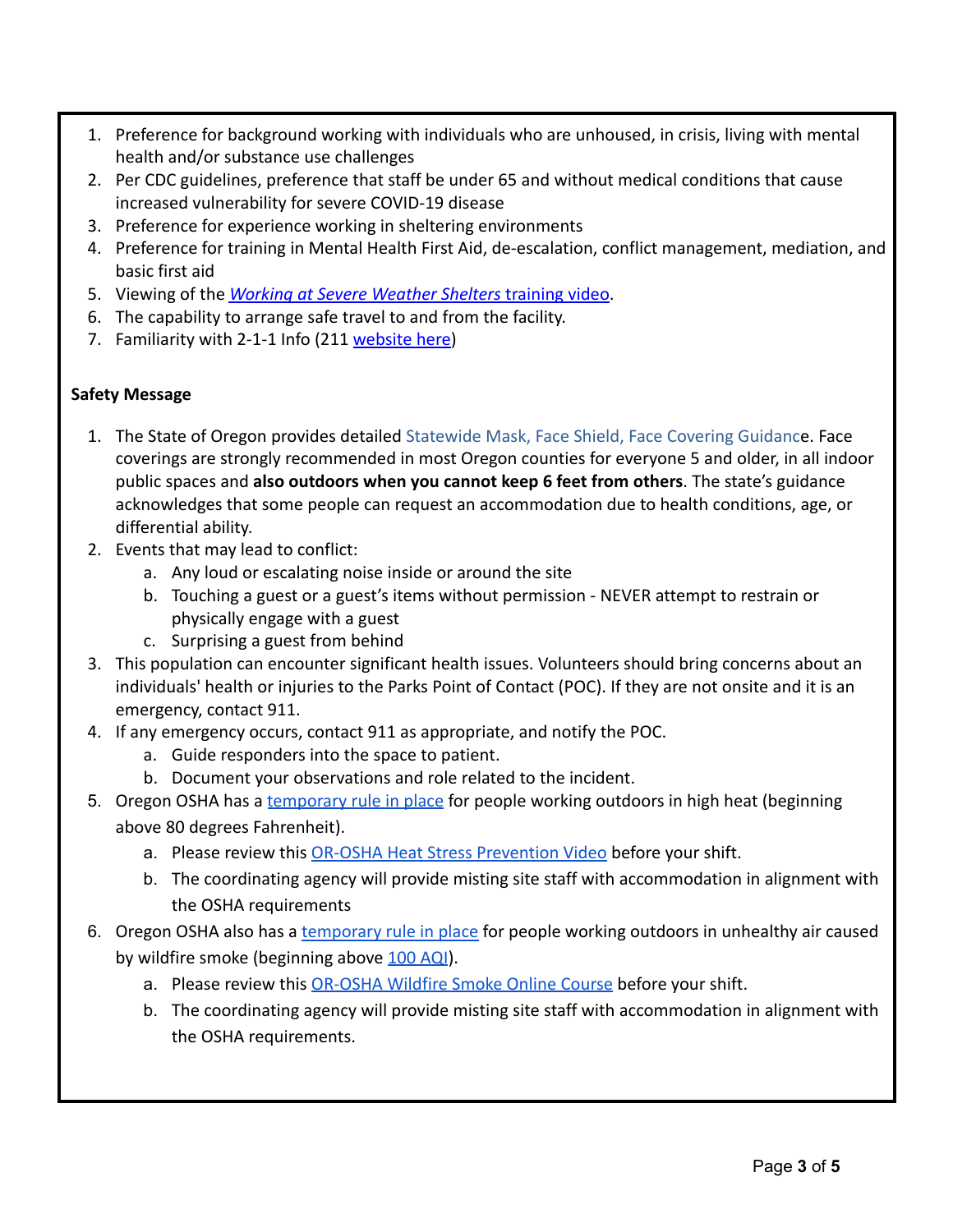# **General Staff Duties**

- **1. Arrive on time and stay for the duration of your shift, unless released early at the discretion of the Point of Contact (POC).**
- 2. Familiarize yourself with the facility. This will help you provide directions to guests and assist with any cleanup or other tasks that may come up during your shift.
- 3. Maintain situational awareness. Notify the POC of any concerns as soon as they are discovered.
- 4. Check in with your Point of Contact if leaving during your shift, even if for brief periods of time. This is important for your own safety.
- 5. Obtain and use your personal protective equipment (PPE):
	- a. Masks should be utilized at all times indoors, and when in the presence of others outdoors. Extras are available on site for staff who need them.
	- b. Please keep at least one pair of nitrile gloves with you in case they are needed.
- 6. Maintain overall responsibility for the management of a misting station during assigned shifts, including the physical facility and human resources.
- 7. Ensure that the needs of the guests are being met
- 8. Problem solve as issues arise and elevate issues to the POC as needed.
- 9. Call 911 if needed, and report the incident to the POC.
- 10. If you encounter a security issue during your shift, notify the POC and submit an online [City of](https://survey123.arcgis.com/share/07e20494c3a146988864ff11f7ac0e39) [Portland Security Incident Report.](https://survey123.arcgis.com/share/07e20494c3a146988864ff11f7ac0e39)
- 11. Notify the POC if you observe any low supply inventory.
- 12. Support the equitable distribution of supplies for guests.
- 13. Inform the POC if any property damage is observed.
- 14. Work in a team environment with other staff and a variety of outreach workers, first responders, volunteers, and others who may come to the site to provide assistance.
- 15. Incorporate [MultCo COVID-19 guidance for shelter settings](https://multco.us/novel-coronavirus-covid-19/covid-19-guidance-shelter-settings) when making decisions in relation to site operations, activities, and maneuvering around the site.
- 16. Assist in set-up, and tear-down the space:
	- a. Set-up the station during the first daily shift, following documentation provided (if needed).
	- b. Tear-down the station during the final daily shift, following guidance provided (if needed).

## **Special Instructions**

- 1. Bring snacks and drink plenty of fluids.
- 2. Remain calm, use supportive language and non-threatening body language. Remember you have a team and support. Reach out to the POC with any questions.
- 3. It is important to talk to someone regarding any response related stress. The following are tips to limit stress:
	- a. Take steps to promote your own physical and emotional healing by healthy eating, rest, exercise, and relaxation.
	- b. Talk with someone about your feelings anger, sorrow, and other emotions even though it may be difficult.
	- c. Call the Multnomah County Mental Health Call Center 503-988-4888